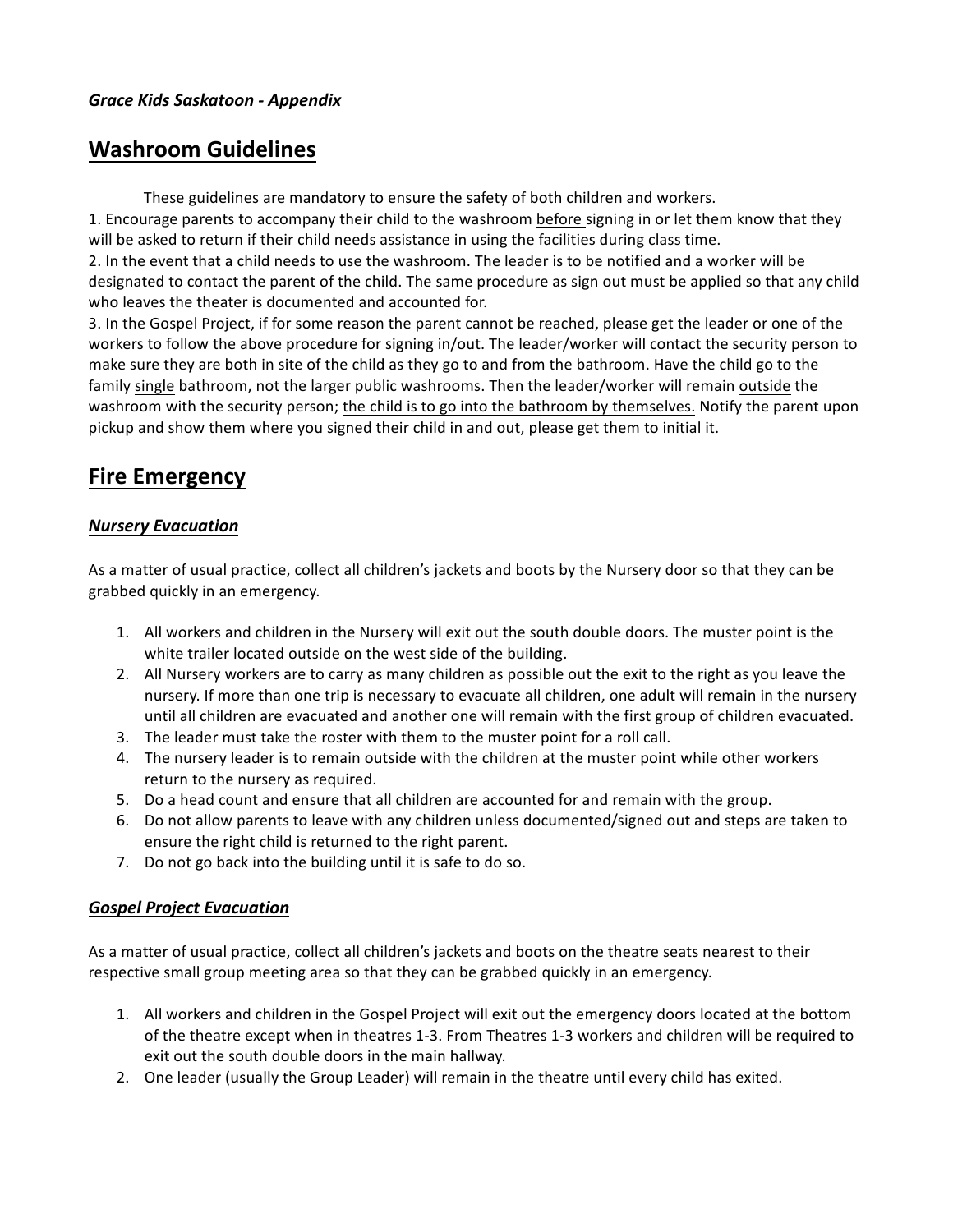- 3. The 3-4-year-old group will use the skipping rope(s) provided to gather the group so as to walk out in an orderly fashion without losing a little one in the crowd. (the skipping ropes are in a Ziploc bag with a FIRE Label kept inside the supplies bucket.)
- 4. The leader must take the roster with them to the muster point for a roll call.
- 5. The muster location is the white trailer located outside on the west side of the building.
- 6. Do a roll call and ensure that all children are accounted for and remain with the group.
- 7. Do not allow parents to leave with any children unless documented/signed out and steps are taken to ensure the right child is returned to the right parent.
- 8. Do not go back into the building until it is safe to do so.

# **Guidelines for Junior Helpers in Grace Kids**

We welcome Junior helpers in our children's ministries at Grace Fellowship. Junior helper being a young person between the ages of 8 and 17.

We also recognize that young people will require mentoring and guidance when caring for children and will benefit in spiritual and emotional development by having the experience of serving in church ministries. Consideration must be given to safeguarding both the helpers and our children from instances of abuse or other threat to safety and security of person.

Here are guidelines we try to follow for including Junior helpers in the various areas. If situations arise that lead to consideration of a variation on these guidelines, the Director of Grace Kids should be consulted prior to proceeding.

## Nursery:

Helpers will be allowed to serve alongside a parent in the Nursery and should be over and above the usual staff numbers. The Director should be notified when parents intend to use a child as an assistant so that they can be included in the scheduling process. Concerns about an individual helper should be brought to the Director.

## Gospel Project:

Helpers will be welcomed in Gospel Project to serve alongside an adult, not necessarily a parent. They will be over and above the usual staff numbers. The Director should be notified when junior helpers will be involved so that they can be included in the scheduling process. Concerns about an individual helper should be brought to the Director.

## Child Check-in:

Helpers are welcome between the ages of 10 and 17. They are to serve under the direction of the Child Check-in Leader. Any concerns to be brought to the director or discussed directly with the parent.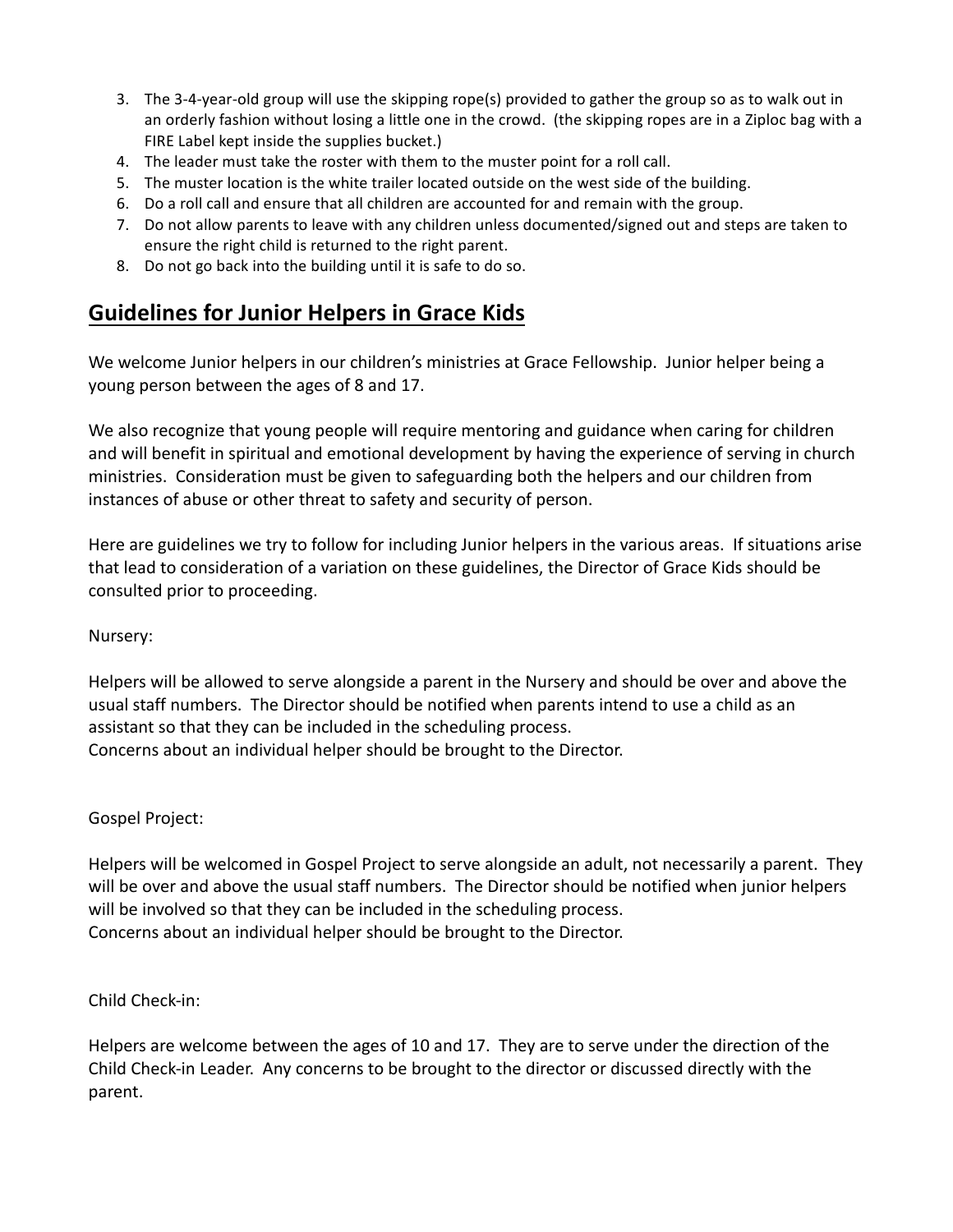Child Check process and Roles

Arrive at 0930 with other Nursery and Gospel Project workers. Determine attendance of volunteers and fill out sign in sheets with names of workers, check in and security

Assist Security and/or coordinators with decisions related to fill in of volunteers, areas to be sectioned off etc.

Pray with either group

Set up check-in table by 0945, ready to receive kids by 1000

Assist parents to sign kids in by having them highlight the child's name on appropriate sheet. 0-2 yr olds in Nursery and 3 - 8 yr olds in Gospel Project.

Apply wrist band to child or have parent apply wrist band and ensure stub is provided to parent for check out later. Junior helpers can assist with applying wristbands.

Preprinted name badges are available for Nursery kids.

Direct children to appropriate program. Parents can take Nursery age children directly to Nursery or if sufficient Junior helpers are available, a helper can take the younger children to Nursery. Older children can proceed to Gospel Project room with the guidance of a Junior helper and should be watched by Check in lead and security to ensure they enter the theatre directly from check-in.

#### **Security Role: Security will be watching the Gospel Project entrance during check-in to ensure children are entering the theatre after check-in and to ensure none are coming back out after checking in.**

Guests should be invited to take their child(ren) all the way into the Gospel Project theatre to meet the leaders. Guests should also be provided with information about the children's programs such as the information sheet provided by Grace Kid's director.

#### **Gospel Project and Nursery leaders role: Do not admit any child to your area who does not have a wristband applied.**

Wait until 1030 or arrival of all usual children before closing up.

Provide filled out sign in sheets to Nursery and Gospel Project. Do a final head count with leader in each area to ensure numbers match sign in . Document the number and